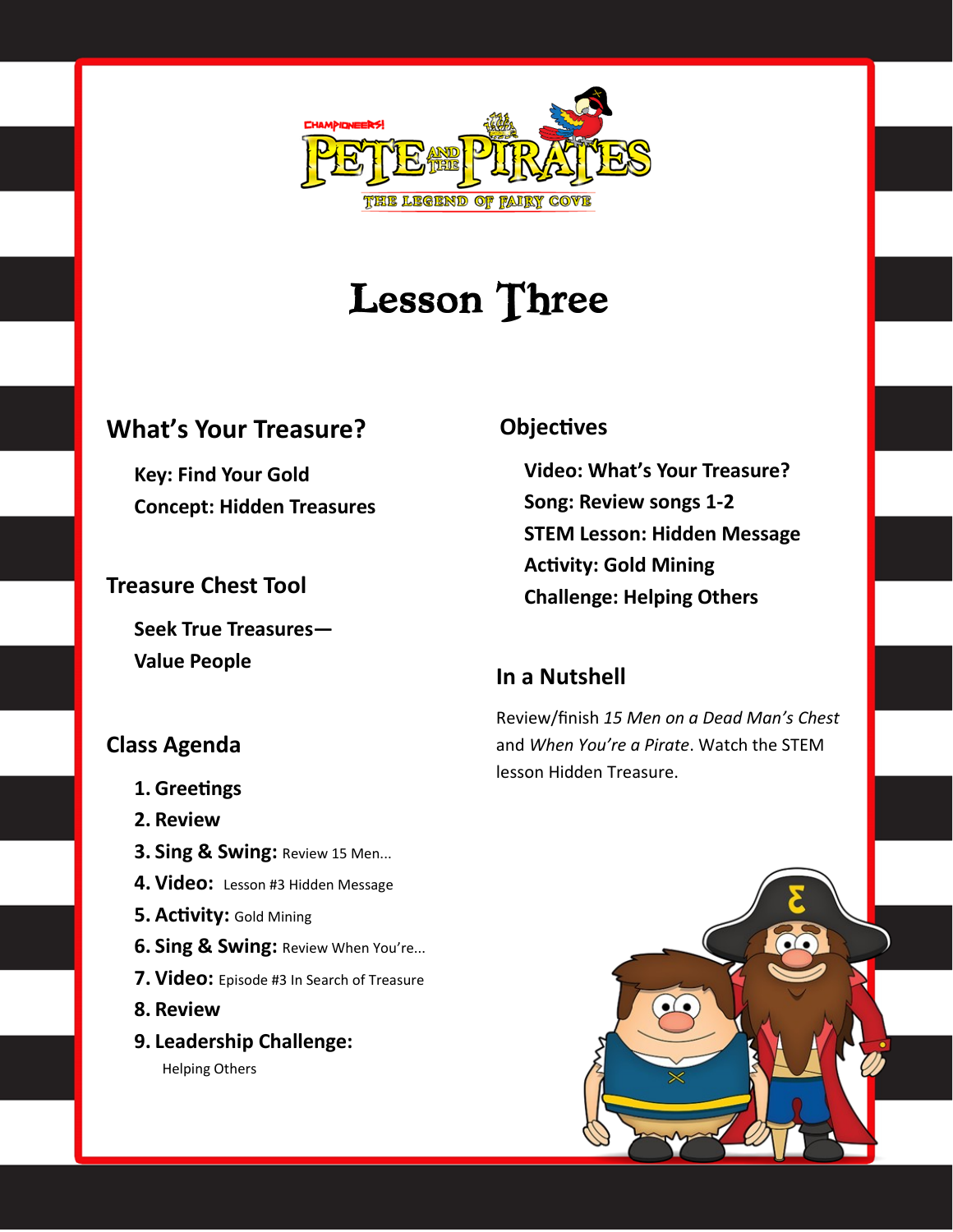

## Lesson Three - Quick View

|   | <b>ACTIVITY</b>         | <b>TIME</b> | <b>OBJECTIVE</b>                                  | <b>ACTION</b>                                                                                                                                          |
|---|-------------------------|-------------|---------------------------------------------------|--------------------------------------------------------------------------------------------------------------------------------------------------------|
|   | Greetings               | 2 min       | Set the tone for<br>your class                    | Championeers! Roll Call.                                                                                                                               |
| 2 | Review                  | 3 min       | Review<br>Leadership<br>Lessons 1-2               | A brief circle time to discuss the<br>differences and similarities of real<br>pirates and our pretend "life" pirates.<br>Review lessons to this point. |
|   | Sing & Swing            | 4 min       | Review 15 Men<br>on a Dead<br>Man's Chest         | Slowly address any tricky spots from last<br>week without the music. Repeat 2-3<br>times then sing and dance without<br>music. Add music.              |
|   | Video: Lesson #3        | 5 min       | Hidden<br><b>Treasures</b>                        | Discussion: How to find gold in others.<br>Watch video.                                                                                                |
| J | Opt. Activity           | 3 min       | In Search of<br>Gold                              | Teach your students how to give real<br>compliments about heart qualities, then<br>practice giving them.                                               |
| 6 | Sing & Swing            | 5 min       | Song Review                                       | Very slow. Fix any mistakes. Then faster<br>until at tempo. Add music.                                                                                 |
| 7 | Video: Episode #3       | 4 min       | What's Your<br>Treasure?                          | Championeers! Adventure Theater                                                                                                                        |
| 8 | Champ Chat              | 3 min       | Review &<br>Reinforce                             | All Songs. Review lesson.                                                                                                                              |
|   | Leadership<br>Challenge | 1 min       | In Search of<br>Gold by<br>"treasuring"<br>Others | Leaders love to help others find their<br>gold. Practice helping and<br>complimenting others this week.                                                |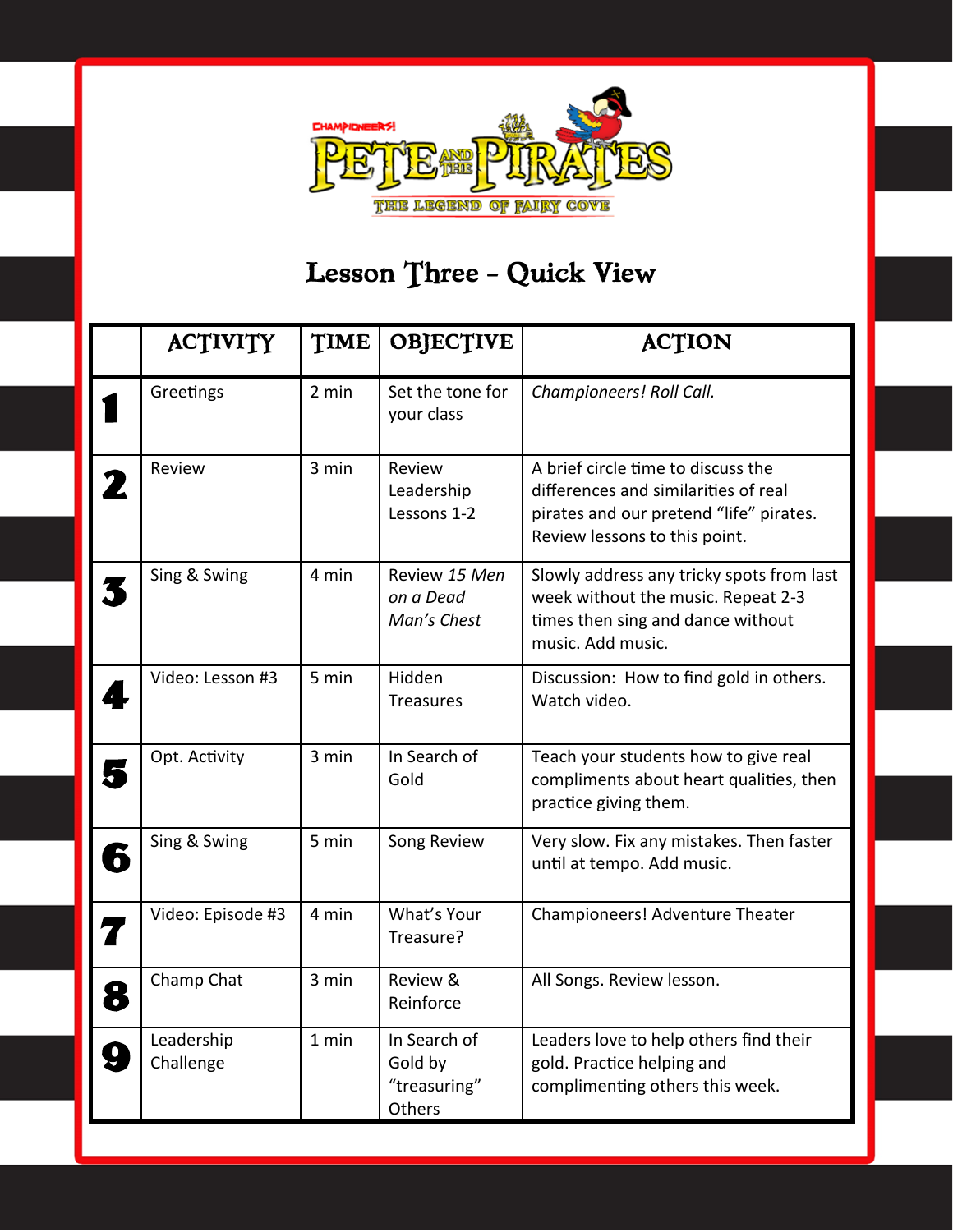## **Lesson #3 Details**

#### **1. Greetings**

*Championeers! Roll Call* then immediately go into review without explanation. Just go right into it with high energy. Show students what to do, don't tell.

#### **2. Review**

Review and discuss Lessons #1 and #2.



**3. Sing & Swing**

 **Review 15 Men...** 

- Review the chorus lyrics by call and response.
- Listen again, and have students sing along with the chorus.



• Add movements with the chorus lyrics, then add music.



**4. Video Lesson #3 Hidden Treasures**

Discuss how to point out the gold in others.

## **5. Optional Activity In Search of Gold**

Explain how a true heart treasure points out the gold in others. Practice giving compliments.



- **6. Sing & Swing Review When You're a Pirate**
- Practice and review lyrics and movements very slow at first, to fix any mistakes, then speed up to full speed. Don't add music until you've ran through it at least two times--then add music.